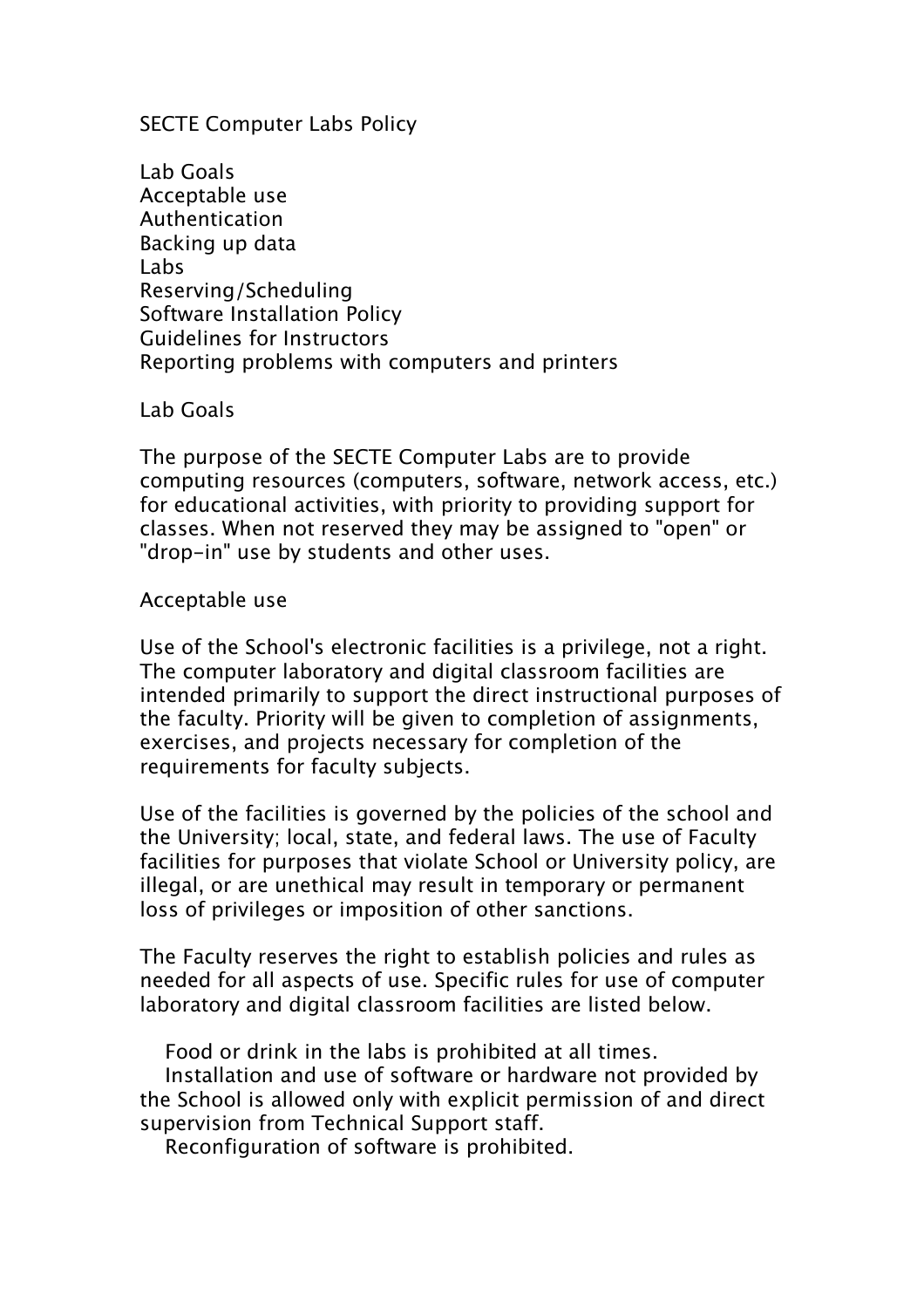Reconfiguration, rearrangement, and removal of hardware are prohibited, except where a lab requires it.

Reproduction of copyrighted software is prohibited except within the accepted definition of fair use.

Use of the School's facilities for commercial purposes or personal gain is prohibited.

Use of the lab by booked classes has first priority. The instructor has the right to ask anyone using the lab not in the class to leave.

Users of the School's electronic facilities must comply with directives from staff regarding appropriate use of facilities. If at any time any of the staff feel that an individual is behaving in a disruptive fashion the staff member may instruct the individual to leave the premises. If refused, campus security will be summoned to escort them out of the building.

## Authentication

Use of all labs requires authentication onto the SECTE domain.

Backing up data

While all care is taken to protect data, students using the SECTE labs are responsible for backing up their own work.

Reserving/Scheduling Computer Labs

\* Lab bookings are handled by Maree Burnett

\* Lab Schedules are available to staff at the following address: http://www.elec.uow.edu.au/cgi-bin/cea/lablist.pl?cmd=admin

Software Installation Policy

SECTE will only install software for which there is a proper and valid license. There are no exceptions to this rule. 'Demo' or 'evaluation' software will not be available in these labs.

To provide adequate lead-time for software test/installation, instructors should notify SECTE Support of all software needs at the time of reservation. Major infrastructure changes (networking, OS alterations, etc) must be discussed and approved 3 months prior to the session of use. All software to be installed must be available 4 weeks prior to the session of use. Instructors should test software 2 weeks prior to use and certify functionality.